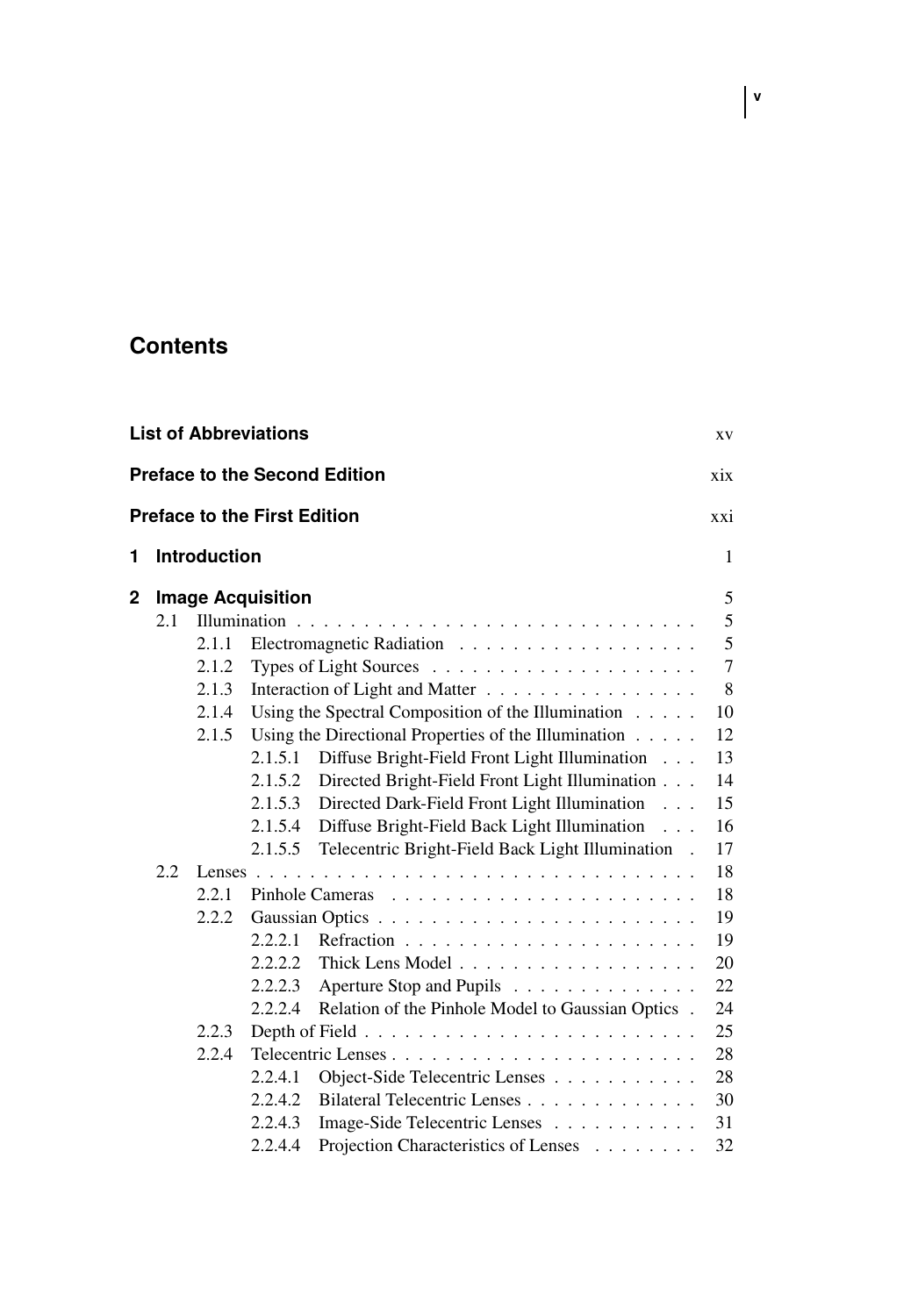**vi**

|     | 2.2.5 | Tilt Lenses and the Scheimpflug Principle                             | 32 |
|-----|-------|-----------------------------------------------------------------------|----|
|     | 2.2.6 | Lens Aberrations                                                      | 36 |
|     |       | 2.2.6.1<br>Spherical Aberration                                       | 36 |
|     |       | 2.2.6.2<br>Coma                                                       | 36 |
|     |       | 2.2.6.3                                                               | 37 |
|     |       | 2.2.6.4                                                               | 37 |
|     |       | 2.2.6.5                                                               | 37 |
|     |       | 2.2.6.6<br>Chromatic Aberration                                       | 39 |
|     |       | 2.2.6.7<br>Edge-Spread Function                                       | 39 |
|     |       | 2.2.6.8                                                               | 40 |
| 2.3 |       |                                                                       | 41 |
|     | 2.3.1 | <b>CCD</b> Sensors                                                    | 41 |
|     |       | 2.3.1.1                                                               | 41 |
|     |       | 2.3.1.2<br>Full Frame Array Sensors                                   | 43 |
|     |       | 2.3.1.3<br>Frame Transfer Sensors                                     | 43 |
|     |       | 2.3.1.4<br>Interline Transfer Sensors                                 | 44 |
|     |       | 2.3.1.5                                                               | 46 |
|     | 2.3.2 | <b>CMOS</b> Sensors                                                   | 46 |
|     |       | 2.3.2.1<br>Sensor Architecture                                        | 46 |
|     |       | 2.3.2.2<br>Rolling and Global Shutters                                | 47 |
|     | 2.3.3 |                                                                       | 48 |
|     |       | 2.3.3.1<br>Spectral Response of Monochrome Cameras                    | 48 |
|     |       | 2.3.3.2<br>Single-Chip Cameras                                        | 49 |
|     |       | 2.3.3.3<br>Three-Chip Cameras                                         | 50 |
|     |       | 2.3.3.4<br>Spectral Response of Color Cameras                         | 50 |
|     | 2.3.4 |                                                                       | 50 |
|     | 2.3.5 |                                                                       | 52 |
|     |       | 2.3.5.1<br>Noise                                                      | 52 |
|     |       | 2.3.5.2<br>Signal-to-Noise Ratio $\ldots \ldots \ldots \ldots \ldots$ | 53 |
|     |       | 2.3.5.3                                                               | 54 |
|     |       | 2.3.5.4                                                               | 54 |
| 2.4 |       |                                                                       | 55 |
|     | 2.4.1 |                                                                       | 56 |
|     |       | Analog Video Standards<br>2.4.1.1                                     | 56 |
|     |       | 2.4.1.2<br>Analog Frame Grabbers                                      | 58 |
|     | 2.4.2 |                                                                       | 60 |
|     |       | 2.4.2.1                                                               | 61 |
|     |       | 2.4.2.2<br>Camera Link HS                                             | 62 |
|     |       | 2.4.2.3<br>CoaXPress                                                  | 64 |
|     |       | 2.4.2.4                                                               | 65 |
|     |       | 2.4.2.5                                                               | 67 |
|     |       | 2.4.2.6                                                               | 68 |
|     |       | 2.4.2.7<br>GigE Vision $\ldots \ldots \ldots \ldots \ldots \ldots$    | 69 |
|     | 2.4.3 |                                                                       | 72 |
|     |       | 2.4.3.1                                                               | 72 |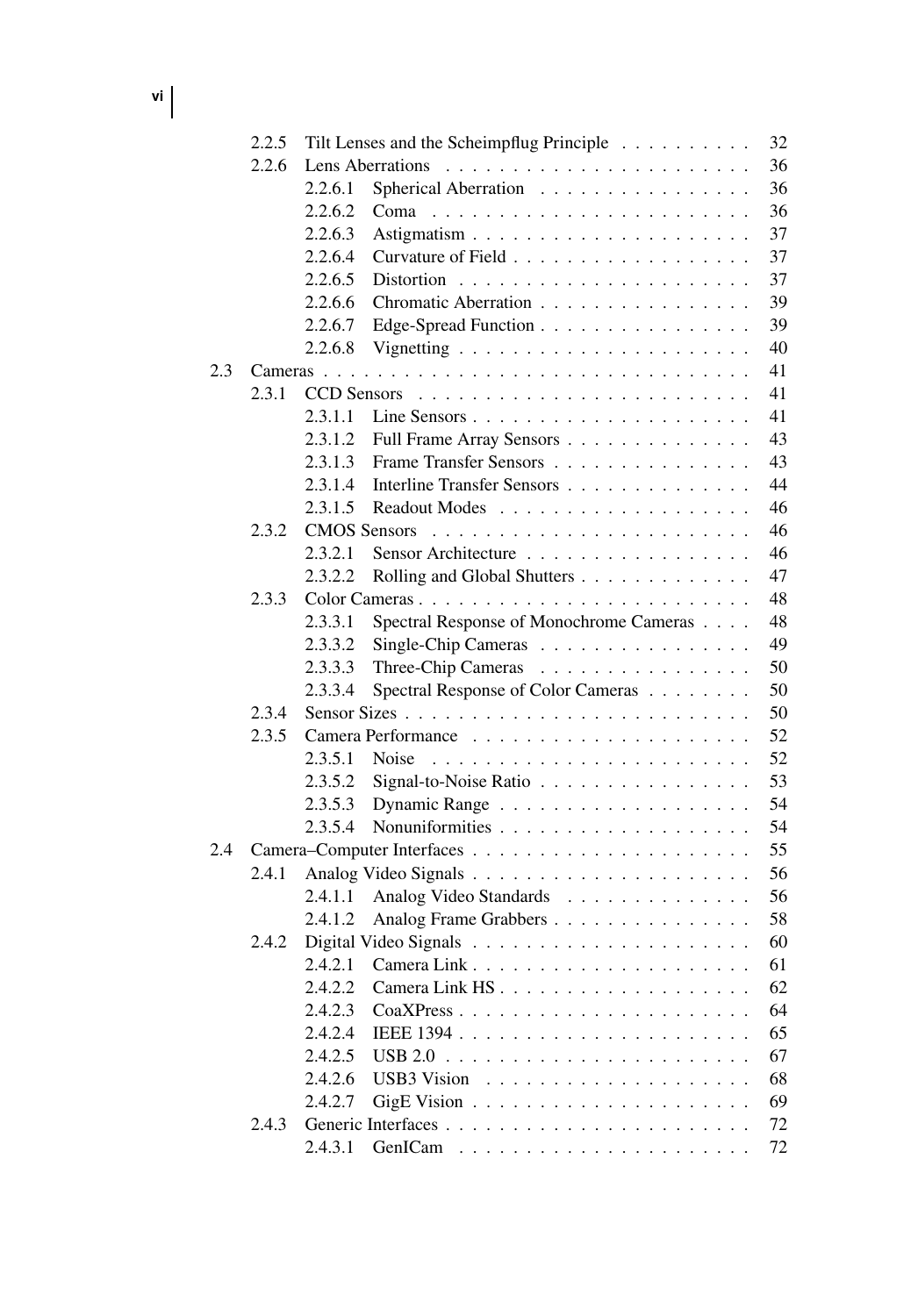|   |     |       | 2.4.3.2 |                                                                          | 77  |
|---|-----|-------|---------|--------------------------------------------------------------------------|-----|
|   |     | 2.4.4 |         |                                                                          | 79  |
|   | 2.5 |       |         |                                                                          | 82  |
|   |     | 2.5.1 |         |                                                                          | 82  |
|   |     | 2.5.2 |         | Sheet of Light Sensors $\dots \dots \dots \dots \dots \dots \dots \dots$ | 84  |
|   |     | 2.5.3 |         |                                                                          | 86  |
|   |     |       | 2.5.3.1 |                                                                          | 87  |
|   |     |       | 2.5.3.2 |                                                                          | 88  |
|   |     |       | 2.5.3.3 |                                                                          | 90  |
|   |     |       | 2.5.3.4 |                                                                          | 91  |
|   |     | 2.5.4 |         |                                                                          | 91  |
|   |     |       | 2.5.4.1 | Continuous-Wave-Modulated Time-of-Flight                                 |     |
|   |     |       |         | Cameras                                                                  | 92  |
|   |     |       | 2.5.4.2 | Pulse-Modulated Time-of-Flight Cameras                                   | 93  |
| 3 |     |       |         | <b>Machine Vision Algorithms</b>                                         | 97  |
|   | 3.1 |       |         |                                                                          | 97  |
|   |     | 3.1.1 |         |                                                                          | 97  |
|   |     | 3.1.2 |         |                                                                          | 98  |
|   |     | 3.1.3 |         | Subpixel-Precise Contours                                                | 101 |
|   | 3.2 |       |         |                                                                          | 101 |
|   |     | 3.2.1 |         | Gray Value Transformations<br>.                                          | 102 |
|   |     |       | 3.2.1.1 | Contrast Enhancement                                                     | 102 |
|   |     |       | 3.2.1.2 | Contrast Normalization                                                   | 102 |
|   |     |       | 3.2.1.3 | Robust Contrast Normalization                                            | 103 |
|   |     | 3.2.2 |         |                                                                          | 105 |
|   |     |       | 3.2.2.1 | Chart-Based Radiometric Calibration                                      | 105 |
|   |     |       | 3.2.2.2 | Chartless Radiometric Calibration                                        | 106 |
|   |     | 3.2.3 |         |                                                                          | 110 |
|   |     |       | 3.2.3.1 | Temporal Averaging                                                       | 111 |
|   |     |       | 3.2.3.2 |                                                                          | 112 |
|   |     |       | 3.2.3.3 | Border Treatment of Filters                                              | 113 |
|   |     |       | 3.2.3.4 | Runtime Complexity of Filters                                            | 114 |
|   |     |       | 3.2.3.5 |                                                                          | 115 |
|   |     |       | 3.2.3.6 | Frequency Response of the Mean Filter                                    | 116 |
|   |     |       | 3.2.3.7 | Gaussian Filter<br>.                                                     | 117 |
|   |     |       | 3.2.3.8 | Noise Suppression by Linear Filters                                      | 118 |
|   |     |       | 3.2.3.9 | Median and Rank Filters                                                  | 119 |
|   |     | 3.2.4 |         |                                                                          | 120 |
|   |     |       | 3.2.4.1 | Continuous Fourier Transform                                             | 120 |
|   |     |       | 3.2.4.2 | Discrete Fourier Transform                                               | 123 |
|   | 3.3 |       |         |                                                                          | 126 |
|   |     | 3.3.1 |         |                                                                          | 126 |
|   |     |       | 3.3.1.1 | Projective Transformations                                               | 127 |

**vii**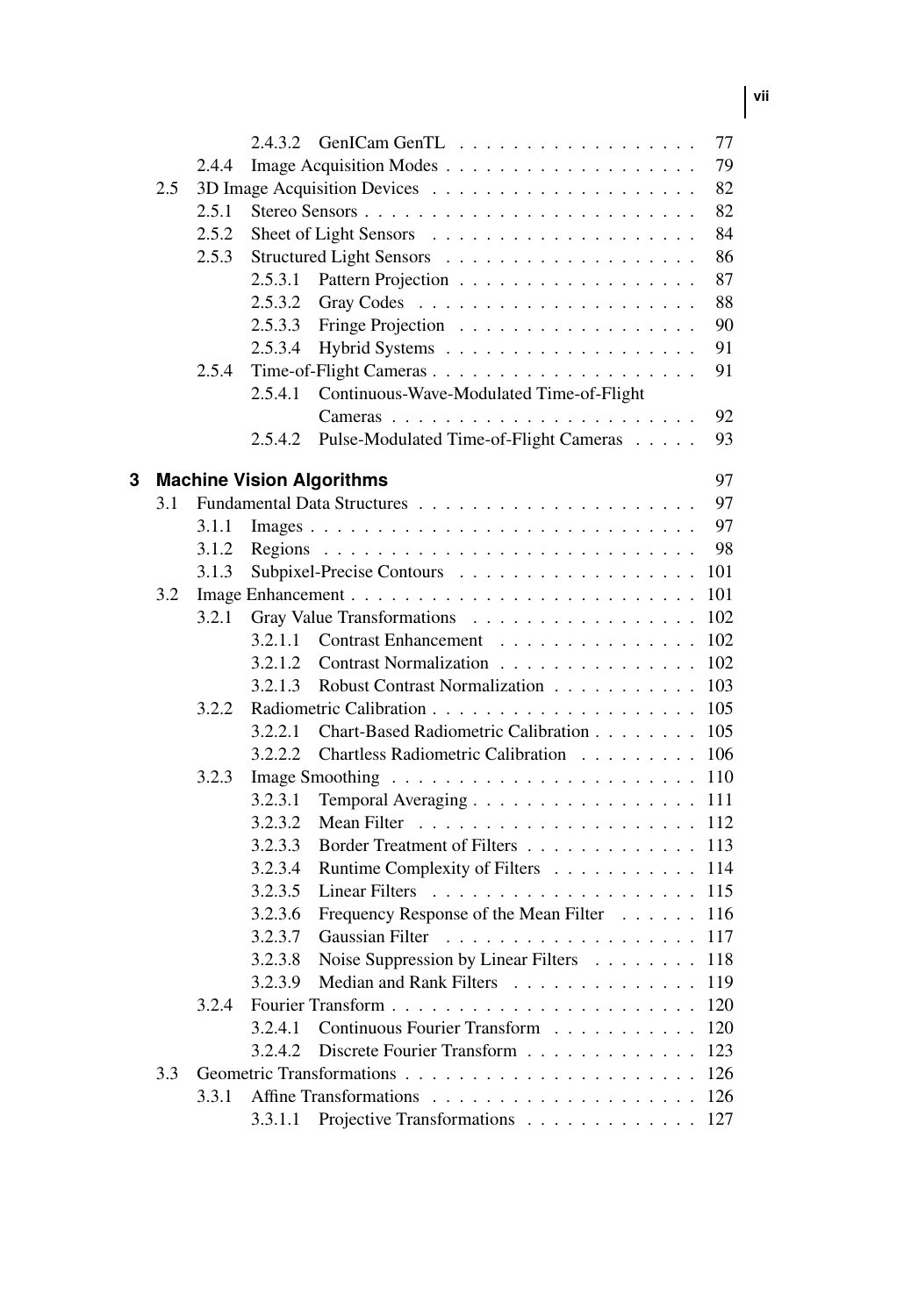**viii**

|     | 3.3.2 |                    |                                                                                   | 128        |
|-----|-------|--------------------|-----------------------------------------------------------------------------------|------------|
|     |       | 3.3.2.1            | Nearest-Neighbor Interpolation                                                    | 128        |
|     |       | 3.3.2.2            | Bilinear Interpolation                                                            | 129        |
|     |       | 3.3.2.3            | Bicubic Interpolation                                                             | 130        |
|     |       | 3.3.2.4            | Smoothing to Avoid Aliasing                                                       | 132        |
|     | 3.3.3 |                    | Projective Image Transformations                                                  | 133        |
|     | 3.3.4 |                    |                                                                                   | 133        |
| 3.4 |       |                    |                                                                                   | 135        |
|     | 3.4.1 | Thresholding       |                                                                                   | 135        |
|     |       | 3.4.1.1            | Global Thresholding<br>.                                                          | 135        |
|     |       | 3.4.1.2            | Automatic Threshold Selection                                                     | 136        |
|     |       | 3.4.1.3            | Dynamic Thresholding                                                              | 138        |
|     |       | 3.4.1.4            | Variation Model                                                                   | 141        |
|     | 3.4.2 |                    | Extraction of Connected Components                                                | 144        |
|     | 3.4.3 |                    | Subpixel-Precise Thresholding                                                     | 147        |
| 3.5 |       |                    |                                                                                   | 149        |
|     | 3.5.1 |                    |                                                                                   | 149        |
|     |       | 3.5.1.1            |                                                                                   | 149        |
|     |       | 3.5.1.2            | <b>Moments</b><br>.                                                               | 150        |
|     |       | 3.5.1.3            | Ellipse Parameters                                                                | 151        |
|     |       | 3.5.1.4            | Enclosing Rectangles and Circles                                                  | 153        |
|     |       | 3.5.1.5            | Contour Length                                                                    | 154        |
|     | 3.5.2 |                    |                                                                                   | 154        |
|     |       | 3.5.2.1            | <b>Statistical Features</b><br>.                                                  | 154        |
|     |       | 3.5.2.2            | Moments<br>.                                                                      | 155        |
|     |       | 3.5.2.3            | Ellipse Parameters                                                                | 155        |
|     |       | 3.5.2.4            | Comparison of Region and Gray Value Moments                                       | 155        |
|     | 3.5.3 |                    | <b>Contour Features</b>                                                           | 158        |
|     |       | 3.5.3.1            | Contour Length, Enclosing Rectangles and Circles.                                 | 158        |
|     |       | 3.5.3.2            | Moments<br>.                                                                      | 158        |
| 3.6 |       | Morphology.        | $\mathbf{1}$ $\mathbf{1}$                                                         | 159        |
|     | 3.6.1 |                    |                                                                                   | 159        |
|     |       | 3.6.1.1            | Set Operations                                                                    | 159        |
|     |       | 3.6.1.2            | Minkowski Addition and Dilation                                                   | 161        |
|     |       | 3.6.1.3            | Minkowski Subtraction and Erosion<br>$\sim$ $\sim$ $\sim$<br>$\ddot{\phantom{a}}$ | 163        |
|     |       | 3.6.1.4            | Region Boundaries                                                                 | 166        |
|     |       | 3.6.1.5            | Hit-or-Miss Transform                                                             | 167        |
|     |       | 3.6.1.6            | .<br>Opening and Closing                                                          | 168        |
|     |       |                    |                                                                                   |            |
|     |       | 3.6.1.7<br>3.6.1.8 | Distance Transform                                                                | 172        |
|     | 3.6.2 |                    |                                                                                   | 173<br>175 |
|     |       |                    | Gray Value Morphology<br>.                                                        |            |
|     |       | 3.6.2.1            | Minkowski Addition and Dilation                                                   | 175        |
|     |       | 3.6.2.2            | Minkowski Subtraction and Erosion                                                 | 176        |
|     |       | 3.6.2.3            | Opening and Closing                                                               | 177        |
|     |       | 3.6.2.4            | Morphological Gradient                                                            | 179        |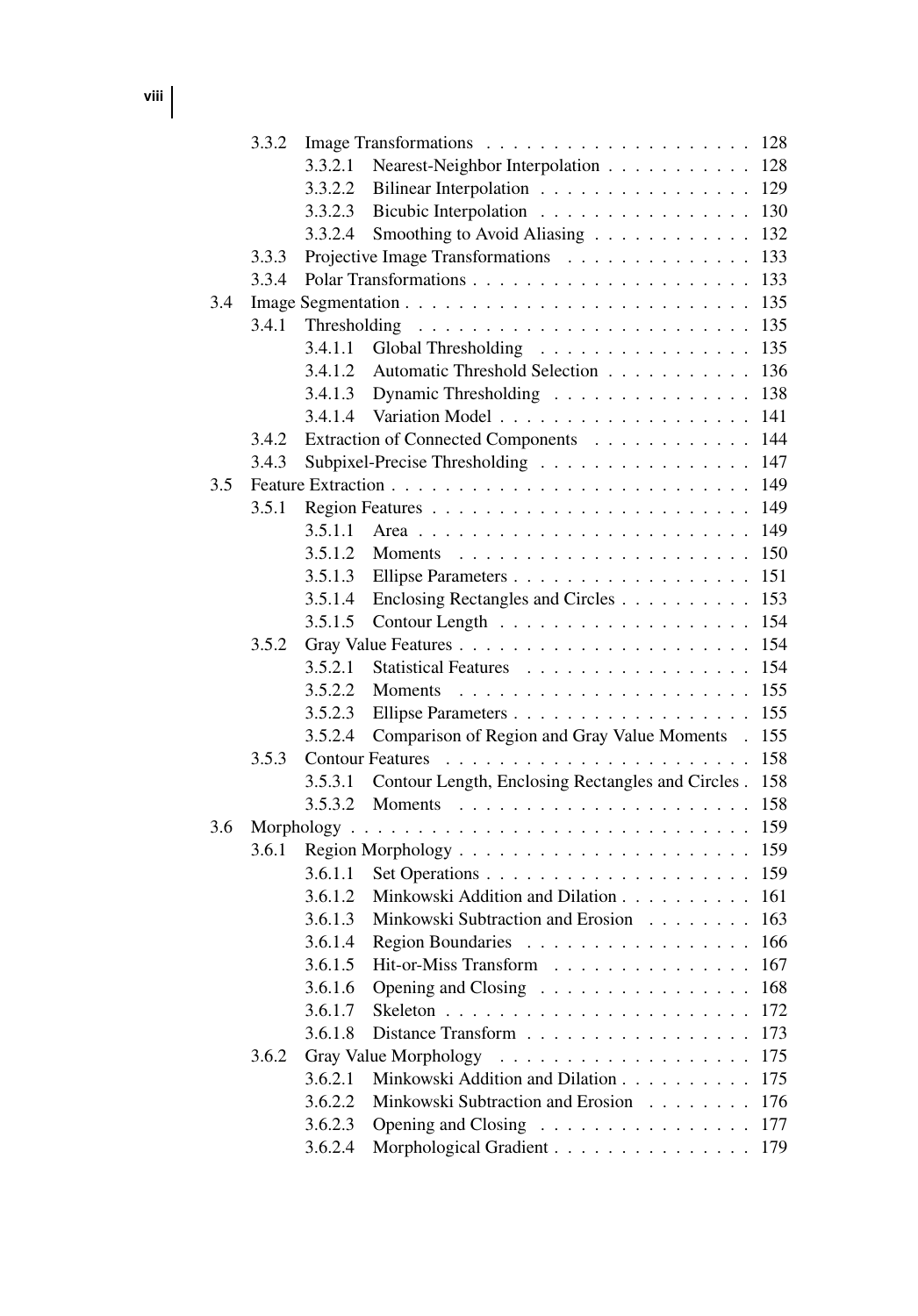| 3.7.1<br>180<br>180<br>3.7.1.1<br>Definition of Edges in $1D \ldots \ldots \ldots \ldots$<br>3.7.1.2<br>181<br>Definition of Edges in 2D $\ldots$<br>183<br>3.7.2<br>3.7.2.1<br>Discrete Derivatives<br>184<br>3.7.2.2<br>Smoothing Perpendicular to a Profile<br>185<br>186<br>3.7.2.3<br>Optimal Edge Filters<br>3.7.2.4<br>Pixel-Accurate Edge Extraction<br>188<br>3.7.2.5<br>Subpixel-Accurate Edge Extraction<br>189<br>189<br>3.7.3<br>3.7.3.1<br>Discrete Derivatives<br>190<br>3.7.3.2<br>191<br>Optimal Edge Filters<br>192<br>3.7.3.3<br>Non-Maximum Suppression<br>194<br>3.7.3.4<br>Hysteresis Thresholding<br>194<br>3.7.3.5<br>Subpixel-Accurate Edge Extraction<br>196<br>3.7.4<br>Accuracy and Precision of Edges<br>197<br>3.7.4.1<br>Definition of Accuracy and Precision<br>3.7.4.2<br>Analytical Edge Accuracy and Precision<br>198<br>199<br>3.7.4.3<br>Edge Accuracy and Precision on Real Images<br>Segmentation and Fitting of Geometric Primitives<br>203<br>3.8<br>204<br>3.8.1<br>204<br>Least-Squares Line Fitting<br>3.8.1.1<br>205<br>3.8.1.2<br>Robust Line Fitting |
|-----------------------------------------------------------------------------------------------------------------------------------------------------------------------------------------------------------------------------------------------------------------------------------------------------------------------------------------------------------------------------------------------------------------------------------------------------------------------------------------------------------------------------------------------------------------------------------------------------------------------------------------------------------------------------------------------------------------------------------------------------------------------------------------------------------------------------------------------------------------------------------------------------------------------------------------------------------------------------------------------------------------------------------------------------------------------------------------------------|
|                                                                                                                                                                                                                                                                                                                                                                                                                                                                                                                                                                                                                                                                                                                                                                                                                                                                                                                                                                                                                                                                                                     |
|                                                                                                                                                                                                                                                                                                                                                                                                                                                                                                                                                                                                                                                                                                                                                                                                                                                                                                                                                                                                                                                                                                     |
|                                                                                                                                                                                                                                                                                                                                                                                                                                                                                                                                                                                                                                                                                                                                                                                                                                                                                                                                                                                                                                                                                                     |
|                                                                                                                                                                                                                                                                                                                                                                                                                                                                                                                                                                                                                                                                                                                                                                                                                                                                                                                                                                                                                                                                                                     |
|                                                                                                                                                                                                                                                                                                                                                                                                                                                                                                                                                                                                                                                                                                                                                                                                                                                                                                                                                                                                                                                                                                     |
|                                                                                                                                                                                                                                                                                                                                                                                                                                                                                                                                                                                                                                                                                                                                                                                                                                                                                                                                                                                                                                                                                                     |
|                                                                                                                                                                                                                                                                                                                                                                                                                                                                                                                                                                                                                                                                                                                                                                                                                                                                                                                                                                                                                                                                                                     |
|                                                                                                                                                                                                                                                                                                                                                                                                                                                                                                                                                                                                                                                                                                                                                                                                                                                                                                                                                                                                                                                                                                     |
|                                                                                                                                                                                                                                                                                                                                                                                                                                                                                                                                                                                                                                                                                                                                                                                                                                                                                                                                                                                                                                                                                                     |
|                                                                                                                                                                                                                                                                                                                                                                                                                                                                                                                                                                                                                                                                                                                                                                                                                                                                                                                                                                                                                                                                                                     |
|                                                                                                                                                                                                                                                                                                                                                                                                                                                                                                                                                                                                                                                                                                                                                                                                                                                                                                                                                                                                                                                                                                     |
|                                                                                                                                                                                                                                                                                                                                                                                                                                                                                                                                                                                                                                                                                                                                                                                                                                                                                                                                                                                                                                                                                                     |
|                                                                                                                                                                                                                                                                                                                                                                                                                                                                                                                                                                                                                                                                                                                                                                                                                                                                                                                                                                                                                                                                                                     |
|                                                                                                                                                                                                                                                                                                                                                                                                                                                                                                                                                                                                                                                                                                                                                                                                                                                                                                                                                                                                                                                                                                     |
|                                                                                                                                                                                                                                                                                                                                                                                                                                                                                                                                                                                                                                                                                                                                                                                                                                                                                                                                                                                                                                                                                                     |
|                                                                                                                                                                                                                                                                                                                                                                                                                                                                                                                                                                                                                                                                                                                                                                                                                                                                                                                                                                                                                                                                                                     |
|                                                                                                                                                                                                                                                                                                                                                                                                                                                                                                                                                                                                                                                                                                                                                                                                                                                                                                                                                                                                                                                                                                     |
|                                                                                                                                                                                                                                                                                                                                                                                                                                                                                                                                                                                                                                                                                                                                                                                                                                                                                                                                                                                                                                                                                                     |
|                                                                                                                                                                                                                                                                                                                                                                                                                                                                                                                                                                                                                                                                                                                                                                                                                                                                                                                                                                                                                                                                                                     |
|                                                                                                                                                                                                                                                                                                                                                                                                                                                                                                                                                                                                                                                                                                                                                                                                                                                                                                                                                                                                                                                                                                     |
|                                                                                                                                                                                                                                                                                                                                                                                                                                                                                                                                                                                                                                                                                                                                                                                                                                                                                                                                                                                                                                                                                                     |
|                                                                                                                                                                                                                                                                                                                                                                                                                                                                                                                                                                                                                                                                                                                                                                                                                                                                                                                                                                                                                                                                                                     |
|                                                                                                                                                                                                                                                                                                                                                                                                                                                                                                                                                                                                                                                                                                                                                                                                                                                                                                                                                                                                                                                                                                     |
| 208<br>3.8.2                                                                                                                                                                                                                                                                                                                                                                                                                                                                                                                                                                                                                                                                                                                                                                                                                                                                                                                                                                                                                                                                                        |
| Least-Squares Circle Fitting<br>208<br>3.8.2.1                                                                                                                                                                                                                                                                                                                                                                                                                                                                                                                                                                                                                                                                                                                                                                                                                                                                                                                                                                                                                                                      |
| 3.8.2.2<br>Robust Circle Fitting<br>209                                                                                                                                                                                                                                                                                                                                                                                                                                                                                                                                                                                                                                                                                                                                                                                                                                                                                                                                                                                                                                                             |
| 210<br>3.8.3<br><b>Fitting Ellipses</b><br>$\mathcal{L}^{\mathcal{L}}(\mathcal{L}^{\mathcal{L}}(\mathcal{L}^{\mathcal{L}}(\mathcal{L}^{\mathcal{L}}(\mathcal{L}^{\mathcal{L}}(\mathcal{L}^{\mathcal{L}}(\mathcal{L}^{\mathcal{L}}(\mathcal{L}^{\mathcal{L}}(\mathcal{L}^{\mathcal{L}}(\mathcal{L}^{\mathcal{L}}(\mathcal{L}^{\mathcal{L}}(\mathcal{L}^{\mathcal{L}}(\mathcal{L}^{\mathcal{L}}(\mathcal{L}^{\mathcal{L}}(\mathcal{L}^{\mathcal{L}}(\mathcal{L}^{\mathcal{L}}(\mathcal{L}^{\mathcal{L$                                                                                                                                                                                                                                                                                                                                                                                                                                                                                                                                                                                                |
| Least-Squares Ellipse Fitting<br>210<br>3.8.3.1                                                                                                                                                                                                                                                                                                                                                                                                                                                                                                                                                                                                                                                                                                                                                                                                                                                                                                                                                                                                                                                     |
| 3.8.3.2<br>Robust Ellipse Fitting<br>210                                                                                                                                                                                                                                                                                                                                                                                                                                                                                                                                                                                                                                                                                                                                                                                                                                                                                                                                                                                                                                                            |
| 211<br>3.8.4                                                                                                                                                                                                                                                                                                                                                                                                                                                                                                                                                                                                                                                                                                                                                                                                                                                                                                                                                                                                                                                                                        |
| 3.8.4.1<br>Segmentation of Contours into Lines<br>211                                                                                                                                                                                                                                                                                                                                                                                                                                                                                                                                                                                                                                                                                                                                                                                                                                                                                                                                                                                                                                               |
| Segmentation of Contours into Lines, Circles, and<br>3.8.4.2                                                                                                                                                                                                                                                                                                                                                                                                                                                                                                                                                                                                                                                                                                                                                                                                                                                                                                                                                                                                                                        |
| 213                                                                                                                                                                                                                                                                                                                                                                                                                                                                                                                                                                                                                                                                                                                                                                                                                                                                                                                                                                                                                                                                                                 |
| 215<br>3.9                                                                                                                                                                                                                                                                                                                                                                                                                                                                                                                                                                                                                                                                                                                                                                                                                                                                                                                                                                                                                                                                                          |
| Camera Models for Area Scan Cameras with Regular Lenses<br>216<br>3.9.1                                                                                                                                                                                                                                                                                                                                                                                                                                                                                                                                                                                                                                                                                                                                                                                                                                                                                                                                                                                                                             |
| Exterior Orientation<br>3.9.1.1<br>217                                                                                                                                                                                                                                                                                                                                                                                                                                                                                                                                                                                                                                                                                                                                                                                                                                                                                                                                                                                                                                                              |
| 3.9.1.2<br>Projection From 3D to $2D \ldots \ldots \ldots \ldots$<br>219                                                                                                                                                                                                                                                                                                                                                                                                                                                                                                                                                                                                                                                                                                                                                                                                                                                                                                                                                                                                                            |
| 3.9.1.3<br>219                                                                                                                                                                                                                                                                                                                                                                                                                                                                                                                                                                                                                                                                                                                                                                                                                                                                                                                                                                                                                                                                                      |
| Image Coordinates<br>3.9.1.4<br>221                                                                                                                                                                                                                                                                                                                                                                                                                                                                                                                                                                                                                                                                                                                                                                                                                                                                                                                                                                                                                                                                 |
| Camera Models for Area Scan Cameras with Tilt Lenses<br>3.9.2<br>222                                                                                                                                                                                                                                                                                                                                                                                                                                                                                                                                                                                                                                                                                                                                                                                                                                                                                                                                                                                                                                |
| 3.9.2.1<br>222                                                                                                                                                                                                                                                                                                                                                                                                                                                                                                                                                                                                                                                                                                                                                                                                                                                                                                                                                                                                                                                                                      |
| Modeling the Pose of the Tilted Image Plane<br>3.9.2.2<br>222                                                                                                                                                                                                                                                                                                                                                                                                                                                                                                                                                                                                                                                                                                                                                                                                                                                                                                                                                                                                                                       |
| 3.9.2.3<br>Image-Space Telecentric Lenses<br>223                                                                                                                                                                                                                                                                                                                                                                                                                                                                                                                                                                                                                                                                                                                                                                                                                                                                                                                                                                                                                                                    |
| Image-Space Perspective Lenses<br>3.9.2.4<br>224                                                                                                                                                                                                                                                                                                                                                                                                                                                                                                                                                                                                                                                                                                                                                                                                                                                                                                                                                                                                                                                    |

## **ix**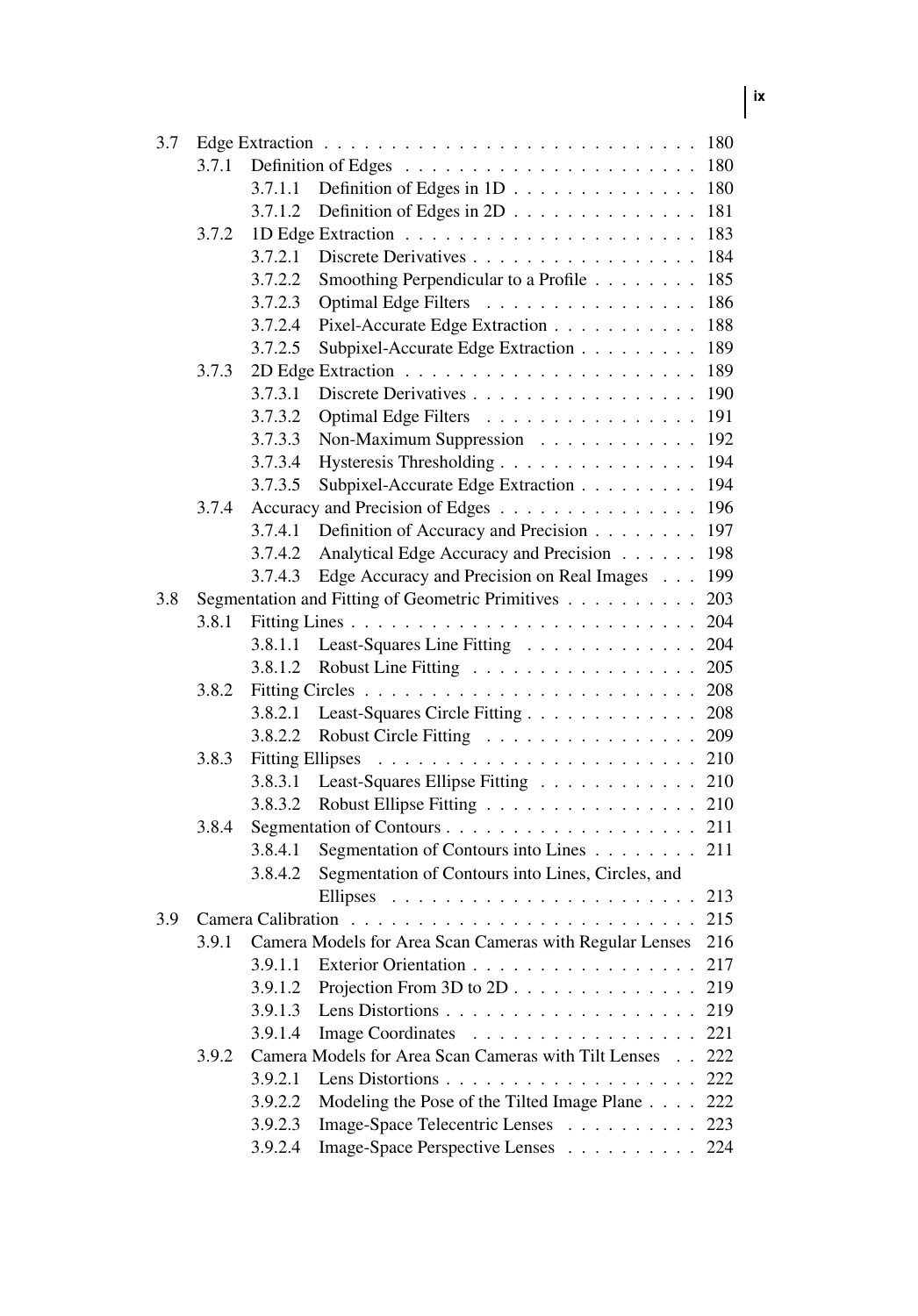| $x \mid$ |
|----------|
|----------|

| 3.9.3 |                        | Camera Model for Line Scan Cameras 225                             |     |
|-------|------------------------|--------------------------------------------------------------------|-----|
|       | 3.9.3.1                |                                                                    |     |
|       | 3.9.3.2                | Exterior Orientation 226                                           |     |
|       | 3.9.3.3                | Interior Orientation 227                                           |     |
|       | 3.9.3.4                | Nonlinearities of the Line Scan Camera Model 229                   |     |
| 3.9.4 |                        |                                                                    |     |
|       | 3.9.4.1                | Calibration Target 230                                             |     |
|       | 3.9.4.2                | Single-Image Camera Calibration 232                                |     |
|       | 3.9.4.3                | Degeneracies When Calibrating With a Single Image 233              |     |
|       | 3.9.4.4                | Multi-Image Camera Calibration 234                                 |     |
|       | 3.9.4.5                | Degeneracies Occurring With Tilt Lenses 234                        |     |
|       | 3.9.4.6                | Excluding Parameters From the Optimization 235                     |     |
| 3.9.5 |                        | World Coordinates from Single Images 235                           |     |
|       | 3.9.5.1                | Telecentric Cameras 236                                            |     |
|       | 3.9.5.2                | Perspective Cameras 236                                            |     |
|       | 3.9.5.3                | Line-Scan Cameras 238                                              |     |
|       | 3.9.5.4                | Image Rectification 238                                            |     |
| 3.9.6 |                        | Accuracy of the Camera Parameters                                  | 238 |
|       | 3.9.6.1                | Influence of the Number of Calibration Images on                   |     |
|       |                        |                                                                    | 239 |
|       | 3.9.6.2                | Influence of the Focus Setting on the Camera                       |     |
|       |                        |                                                                    | 240 |
|       | 3.9.6.3                | Influence of the Diaphragm Setting on the Camera                   |     |
|       |                        |                                                                    | 240 |
|       | 3.10 3D Reconstruction |                                                                    | 241 |
|       |                        |                                                                    |     |
|       |                        | 3.10.1.1 Stereo Geometry 242                                       |     |
|       |                        | 3.10.1.2 Stereo Calibration 243                                    |     |
|       |                        | 3.10.1.3 Epipolar Geometry 244                                     |     |
|       |                        | 3.10.1.4 Image Rectification 247                                   |     |
|       |                        |                                                                    |     |
|       |                        |                                                                    |     |
|       |                        | 3.10.1.7 Effect of Window Size 252                                 |     |
|       |                        | 3.10.1.8 Robust Stereo Matching 253                                |     |
|       |                        | 3.10.1.9 Spacetime Stereo Matching 254                             |     |
|       |                        | 3.10.2 Sheet of Light Reconstruction 254                           |     |
|       |                        | 3.10.2.1 Extraction of the Laser Line 255                          |     |
|       |                        | 3.10.2.2 Sensor Calibration and 3D Reconstruction 256              |     |
|       |                        |                                                                    | 257 |
|       |                        | 3.10.3.1 Decoding the Stripes $\ldots \ldots \ldots \ldots \ldots$ | 257 |
|       |                        | 3.10.3.2 Sensor Calibration and 3D Reconstruction                  | 258 |
|       |                        |                                                                    | 262 |
|       |                        | 3.11.1 Gray-Value-Based Template Matching                          | 263 |
|       |                        | 3.11.1.1 Similarity Measures Based on Gray Value                   |     |
|       |                        |                                                                    |     |
|       |                        |                                                                    |     |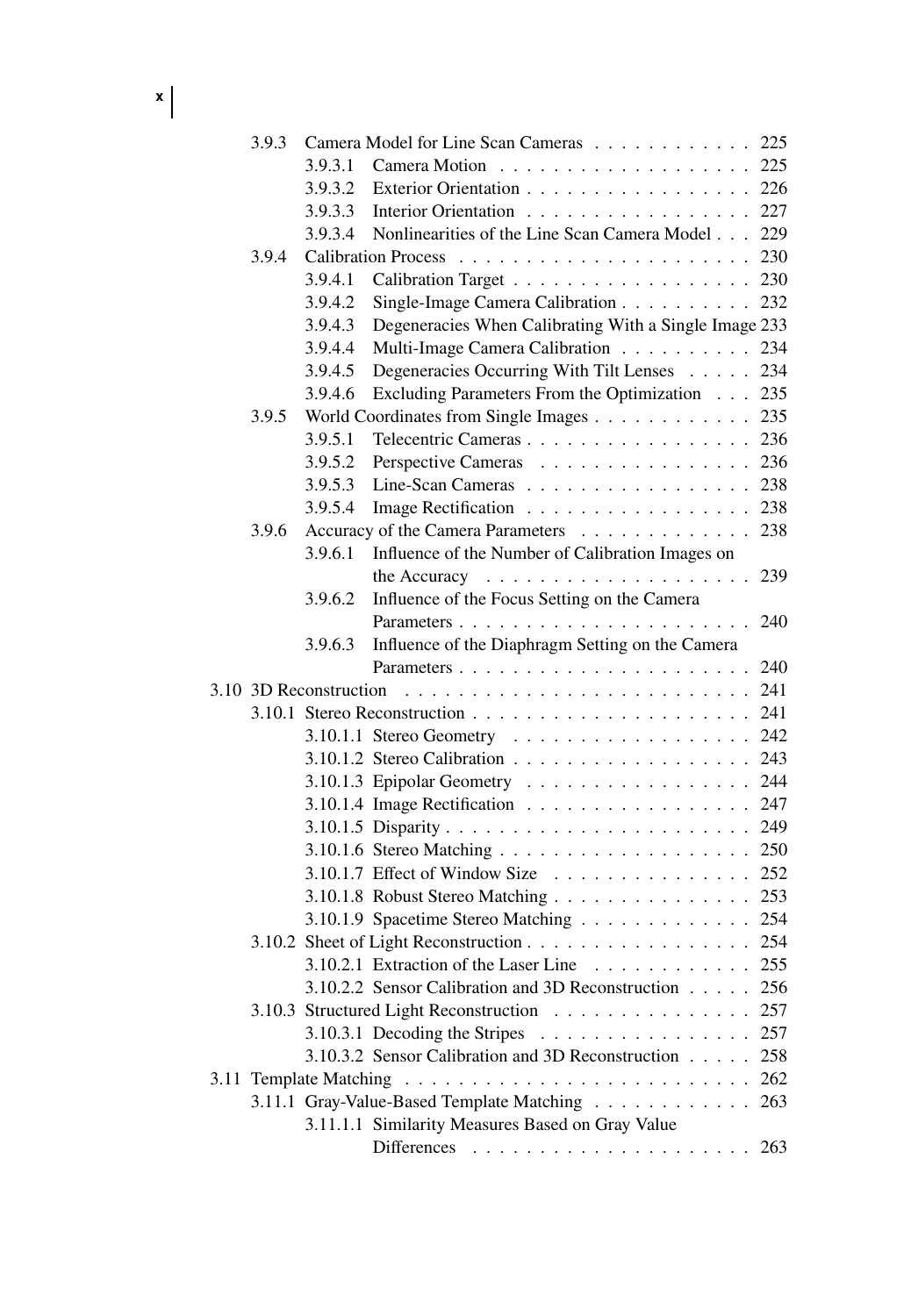| 3.11.1.2 Normalized Cross-Correlation                         | 264 |
|---------------------------------------------------------------|-----|
| 3.11.1.3 Efficient Evaluation of the Similarity Measures 266  |     |
| 3.11.2 Matching Using Image Pyramids                          | 267 |
|                                                               | 268 |
| 3.11.2.2 Hierarchical Search                                  | 270 |
| 3.11.3 Subpixel-Accurate Gray-Value-Based Matching            | 271 |
| 3.11.4 Template Matching with Rotations and Scalings          | 272 |
|                                                               | 273 |
| 3.11.5.1 Mean Squared Edge Distance                           | 274 |
|                                                               | 276 |
| 3.11.5.3 Generalized Hough Transform                          | 277 |
| 3.11.5.4 Geometric Hashing                                    | 281 |
| 3.11.5.5 Matching Geometric Primitives                        | 283 |
| 3.11.5.6 Shape-Based Matching                                 | 286 |
|                                                               | 292 |
|                                                               | 293 |
| 3.12.1.1 Principle of Deformable Matching                     | 293 |
|                                                               | 295 |
| 3.12.1.3 Similarity Measure                                   | 295 |
| 3.12.1.4 Hierarchical Search                                  | 297 |
| 3.12.1.5 Least-Squares Pose Refinement                        | 297 |
| 3.12.1.6 3D Pose Estimation                                   | 297 |
| 3.12.1.7 Recognition of Locally Deformed Objects              | 300 |
|                                                               | 302 |
| 3.12.2.1 View-Based Approach                                  | 303 |
| 3.12.2.2 Restricting the Pose Range $\dots \dots \dots \dots$ | 306 |
| 3.12.2.3 Hierarchical Model                                   | 307 |
| 3.12.2.4 2D Model Generation                                  | 308 |
| 3.12.2.5 Perspective Correction                               | 310 |
| 3.12.2.6 Least-Squares Pose Refinement                        | 311 |
|                                                               | 312 |
| 3.12.3 Surface-Based 3D Matching                              | 313 |
| 3.12.3.1 Global Model Description 314                         |     |
|                                                               |     |
|                                                               |     |
| 3.12.3.4 Least-Squares Pose Refinement 319                    |     |
| 3.12.3.5 Extension for Recognizing Deformed Objects           | 321 |
| $3.12.3.6$ Extension for Multimodal Data $\dots \dots \dots$  | 321 |
|                                                               | 323 |
|                                                               | 323 |
|                                                               | 325 |
| 3.13.3 Dual Quaternions and Screw Theory                      | 327 |
|                                                               | 327 |
|                                                               | 329 |
|                                                               | 330 |

**xi**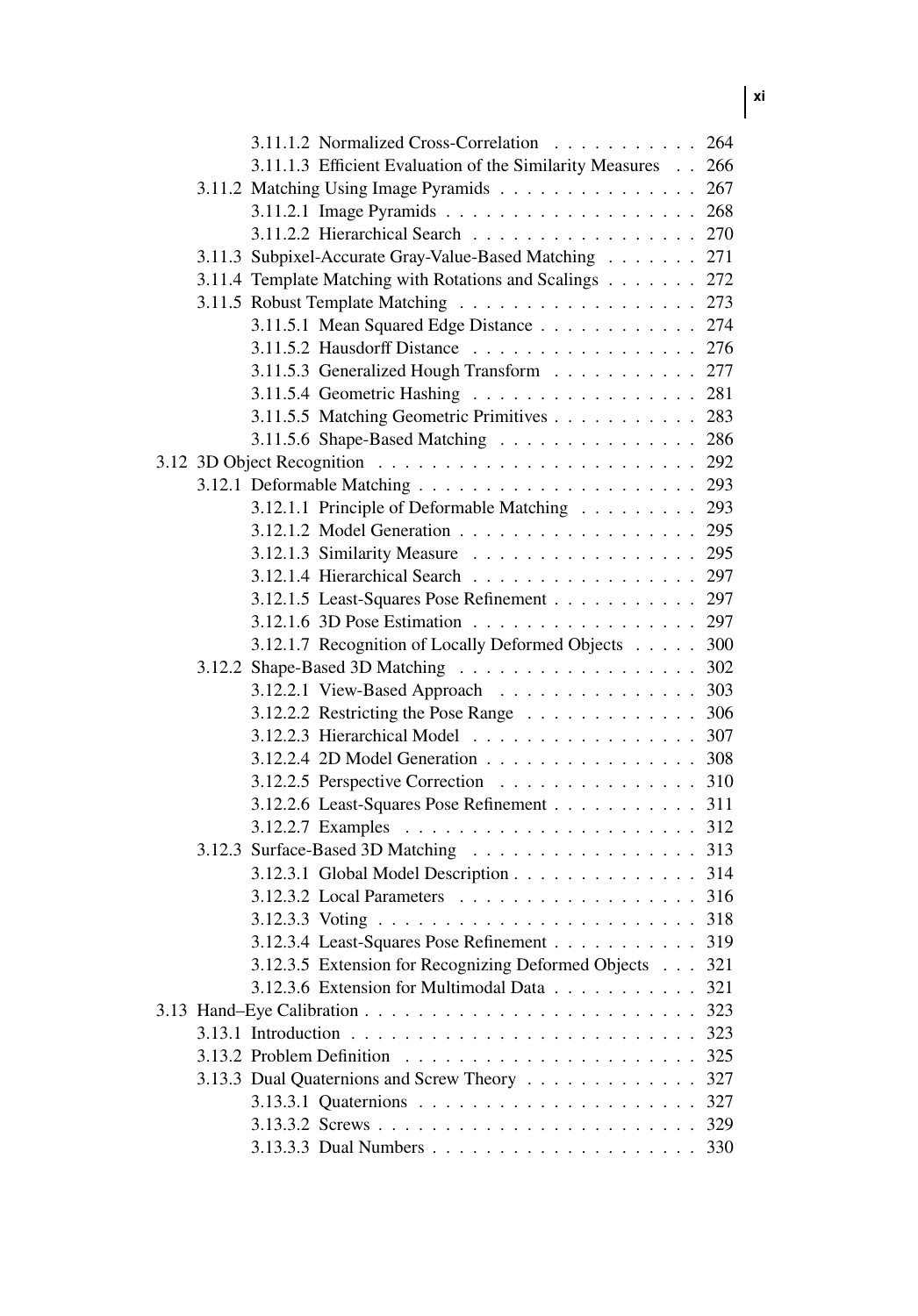**xii**

|   |     |                |                                                                                        | 330        |
|---|-----|----------------|----------------------------------------------------------------------------------------|------------|
|   |     |                | 3.13.4 Linear Hand-Eye Calibration 331                                                 |            |
|   |     |                | 3.13.5 Nonlinear Hand-Eye Calibration                                                  | 334        |
|   |     |                | 3.13.6 Hand-Eye Calibration of SCARA Robots                                            | 335        |
|   |     |                |                                                                                        | 337        |
|   |     |                |                                                                                        | 338        |
|   |     |                |                                                                                        | 339        |
|   |     |                |                                                                                        | 342        |
|   |     |                |                                                                                        | 343        |
|   |     |                | 3.15.1.1 Bayes Decision Rule $\ldots \ldots \ldots \ldots \ldots$                      | 343        |
|   |     |                |                                                                                        | 345        |
|   |     |                | 3.15.1.3 Training, Test, and Validation Sets                                           | 345        |
|   |     |                |                                                                                        | 345        |
|   |     |                | 3.15.2 Classifiers Based on Estimating Class Probabilities                             | 346        |
|   |     |                | 3.15.2.1 k Nearest-Neighbor Classifiers                                                | 347        |
|   |     |                | 3.15.2.2 Gaussian Mixture Model Classifiers                                            | 347        |
|   |     |                | 3.15.3 Classifiers Based on Constructing Separating Hypersurfaces                      | 350        |
|   |     |                | 3.15.3.1 Single-Layer Perceptrons                                                      | 350        |
|   |     |                | 3.15.3.2 Multilayer Perceptrons                                                        | 352        |
|   |     |                | 3.15.3.3 Support Vector Machines                                                       | 358        |
|   |     |                | 3.15.3.4 Convolutional Neural Networks                                                 | 365        |
|   |     |                | 3.15.4 Example of Using Classifiers for OCR                                            | 369        |
|   |     |                |                                                                                        |            |
|   |     |                |                                                                                        |            |
| 4 |     |                | <b>Machine Vision Applications</b>                                                     | 371        |
|   | 4.1 |                |                                                                                        |            |
|   |     | 4.1.1          | Determining the Width and Height of the Dies 372                                       |            |
|   |     | 4.1.2          | Determining the Position of the Dies 374                                               |            |
|   |     | 4.1.3          |                                                                                        |            |
|   | 4.2 |                |                                                                                        |            |
|   |     | 4.2.1          | Rectifying the Image Using a Polar Transformation 377                                  |            |
|   |     | 4.2.2          | Segmenting the Characters 380                                                          |            |
|   |     | 4.2.3<br>4.2.4 |                                                                                        |            |
|   |     |                |                                                                                        |            |
|   | 4.3 |                |                                                                                        |            |
|   |     | 4.3.1          | Extracting the Saw Blade Contour 384                                                   |            |
|   |     | 4.3.2<br>4.3.3 | Extracting the Teeth of the Saw Blade 385                                              |            |
|   |     | 434            | Measuring the Angles of the Teeth of the Saw Blade 386<br>Exercise $\ldots$ , $\ldots$ |            |
|   | 4.4 |                |                                                                                        | 388<br>388 |
|   |     | 4.4.1          |                                                                                        | 389        |
|   |     | 4.4.2          | Creating the Model of the Correct Print on the Relay                                   | 390        |
|   |     | 4.4.3          | Creating the Model to Align the Relays<br>Performing the Print Inspection              | 391        |
|   |     | 4.4.4          | Exercises                                                                              | 392        |
|   | 4.5 |                |                                                                                        | 392        |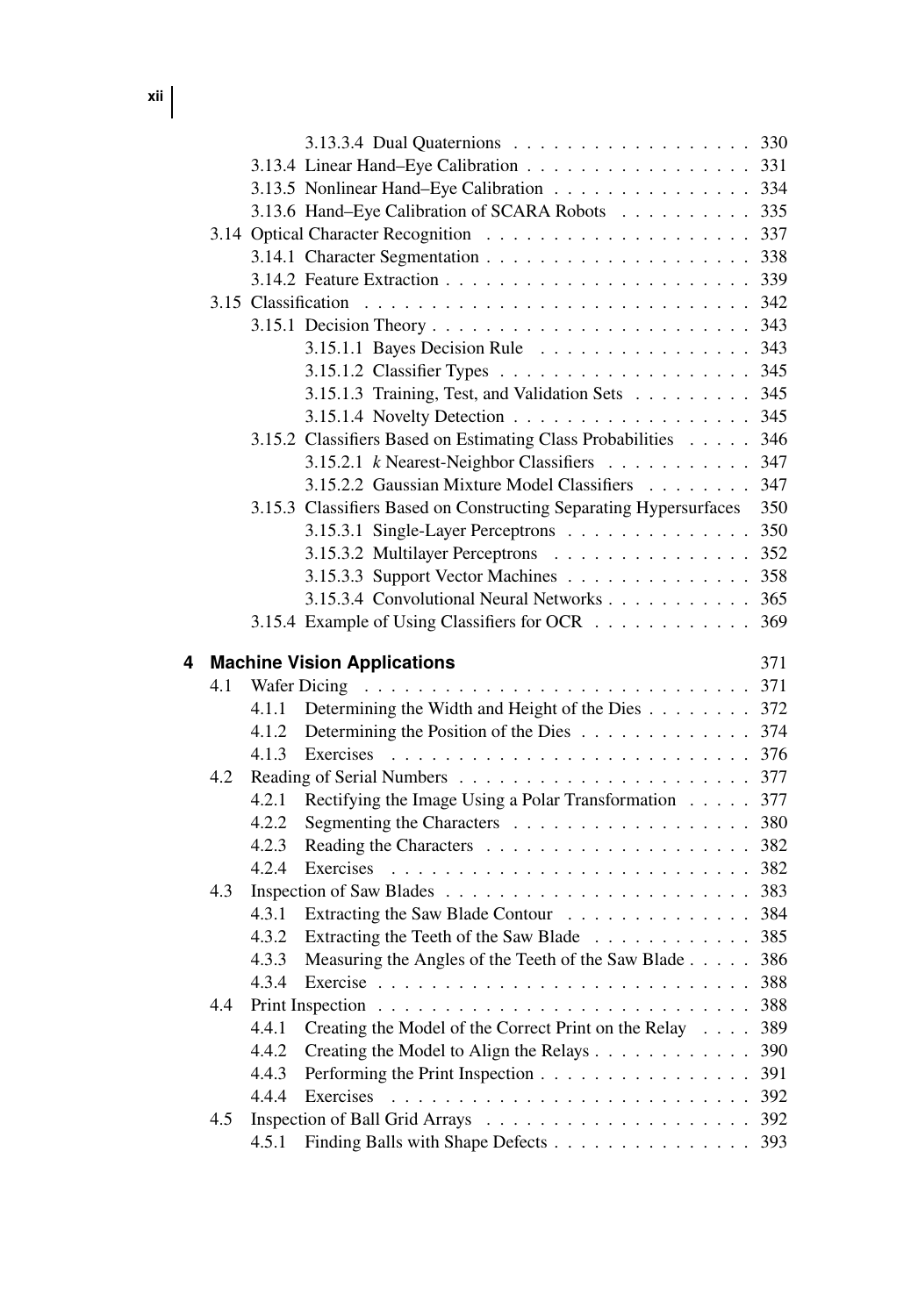|     | 4.5.2 | Constructing a Geometric Model of a Correct BGA                     | 395 |
|-----|-------|---------------------------------------------------------------------|-----|
|     | 4.5.3 | Finding Missing and Extraneous Balls                                | 397 |
|     | 4.5.4 |                                                                     | 398 |
|     | 4.5.5 |                                                                     | 400 |
| 4.6 |       |                                                                     | 400 |
|     | 4.6.1 | Segmenting the Doorknob $\ldots \ldots \ldots \ldots \ldots \ldots$ | 401 |
|     | 4.6.2 | Finding the Surface to Inspect                                      | 402 |
|     | 4.6.3 |                                                                     | 405 |
|     | 4.6.4 | Exercises                                                           | 407 |
| 4.7 |       |                                                                     | 408 |
|     | 4.7.1 |                                                                     | 409 |
|     | 4.7.2 | Determining the Position of the Spark Plug                          | 410 |
|     | 4.7.3 | Performing the Measurement                                          | 411 |
|     | 4.7.4 | Exercises                                                           | 413 |
| 4.8 |       |                                                                     | 414 |
|     | 4.8.1 | Molding Flash Detection Using Region Morphology                     | 414 |
|     | 4.8.2 | Molding Flash Detection with Subpixel-Precise Contours              | 418 |
|     | 4.8.3 |                                                                     | 421 |
| 4.9 |       |                                                                     | 421 |
|     | 4.9.1 | Extracting the Boundaries of the Punched Sheets                     | 422 |
|     | 4.9.2 |                                                                     | 424 |
|     | 4.9.3 | Exercises                                                           | 425 |
|     |       | 4.10 3D Plane Reconstruction with Stereo                            | 425 |
|     |       | 4.10.1 Calibrating the Stereo Setup                                 | 426 |
|     |       | 4.10.2 Performing the 3D Reconstruction and Inspection              | 428 |
|     |       |                                                                     | 432 |
|     |       |                                                                     | 432 |
|     |       | 4.11.1 Creating Models of the Resistors                             | 433 |
|     |       | 4.11.2 Verifying the Pose and Type of the Resistors                 | 436 |
|     |       | 4.11.3 Exercises                                                    | 438 |
|     |       | 4.12 Classification of Non-Woven Fabrics                            | 438 |
|     |       |                                                                     | 438 |
|     |       | 4.12.2 Performing the Texture Classification                        | 440 |
|     |       |                                                                     | 443 |
|     |       |                                                                     | 443 |
|     |       | 4.13.1 Creating the Reference Model                                 | 443 |
|     |       | 4.13.2 Reconstructing and Aligning Objects                          | 445 |
|     |       | 4.13.3 Comparing Objects and Classifying Errors                     | 445 |
|     |       |                                                                     | 450 |
|     |       |                                                                     | 451 |
|     |       | 4.14.1 Performing the Hand-Eye Calibration                          | 452 |
|     |       |                                                                     | 455 |
|     |       | 4.14.3 Picking and Placing Objects                                  | 457 |
|     |       |                                                                     | 458 |